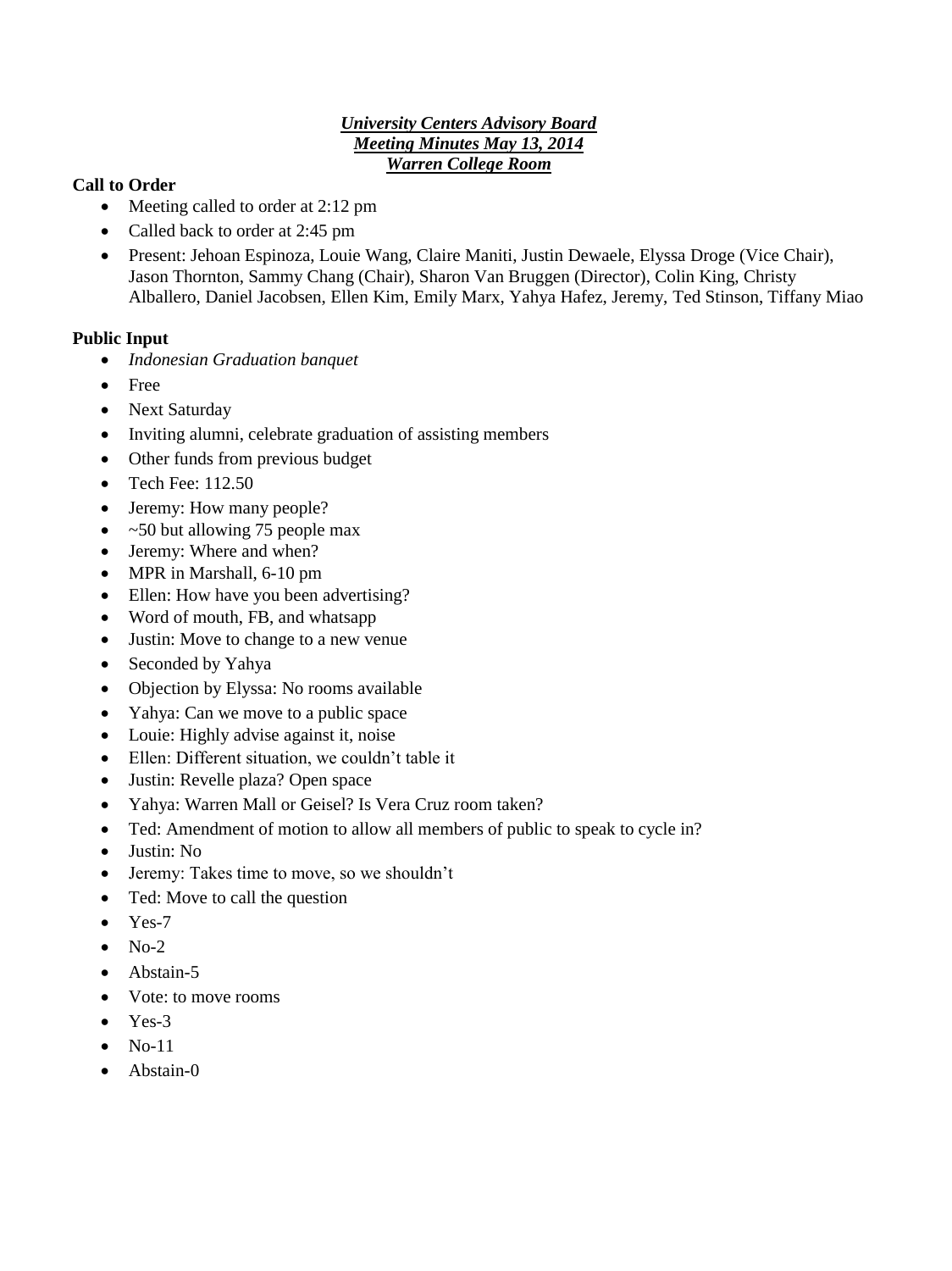Justin: This is the first time in months that the fire marshal capacity has been enforced

# **CHE PUBLIC INPUT:**

- Put petition online 4 days ago, we have gathered 7000 signatures
- Need a place for their community
- It's a bridging force that brings people together, Historic space
- Disregarding 34 years of hard work and
- Have not received a single piece of documentation about budget information cannot make informed decision
- Ted: Move to limit to 2 minutes
- Move to move to PC Forum
- Seconded by Christy
- Advisor of Rogers Community garden
- Persistent attack on collective of UCSD
- Long term and it doesn't make sense
- When not able to get any of the information, can't make a decision
- Not make it a line item, there is a huge potential in that corner of campus, not only to renovate Che Café, but to also make it an amazing sustainability part of campus
- Community garden was there for many years before students revived it, and Che Café is part of that complex
- Recommend renovation of Che Café so that it can be the jewel it always has been
- Should not be taken for granted
- Knowledge is limited but expression is limitless
- Oldest buildings on campus, deterioration of integral part of UCSD identity
- Che Café is truly a historic site and should not be ignored
- We can accomplish a lot if we invest in its worth
- Renee: Core Member

Numbers to con619-807-7288

- tinue change every time
- Want documentation
- Much beauty that can't be appreciated if you haven't visited
- Can't move it to a bar and an office
- Che Café was a reason to come to UCSD
- PC: Looks like shopping mall and is alienating
- Need other places to congregate
- Lee: Alumni
- Coop Union Rep
- Negotiator for Master Space agreement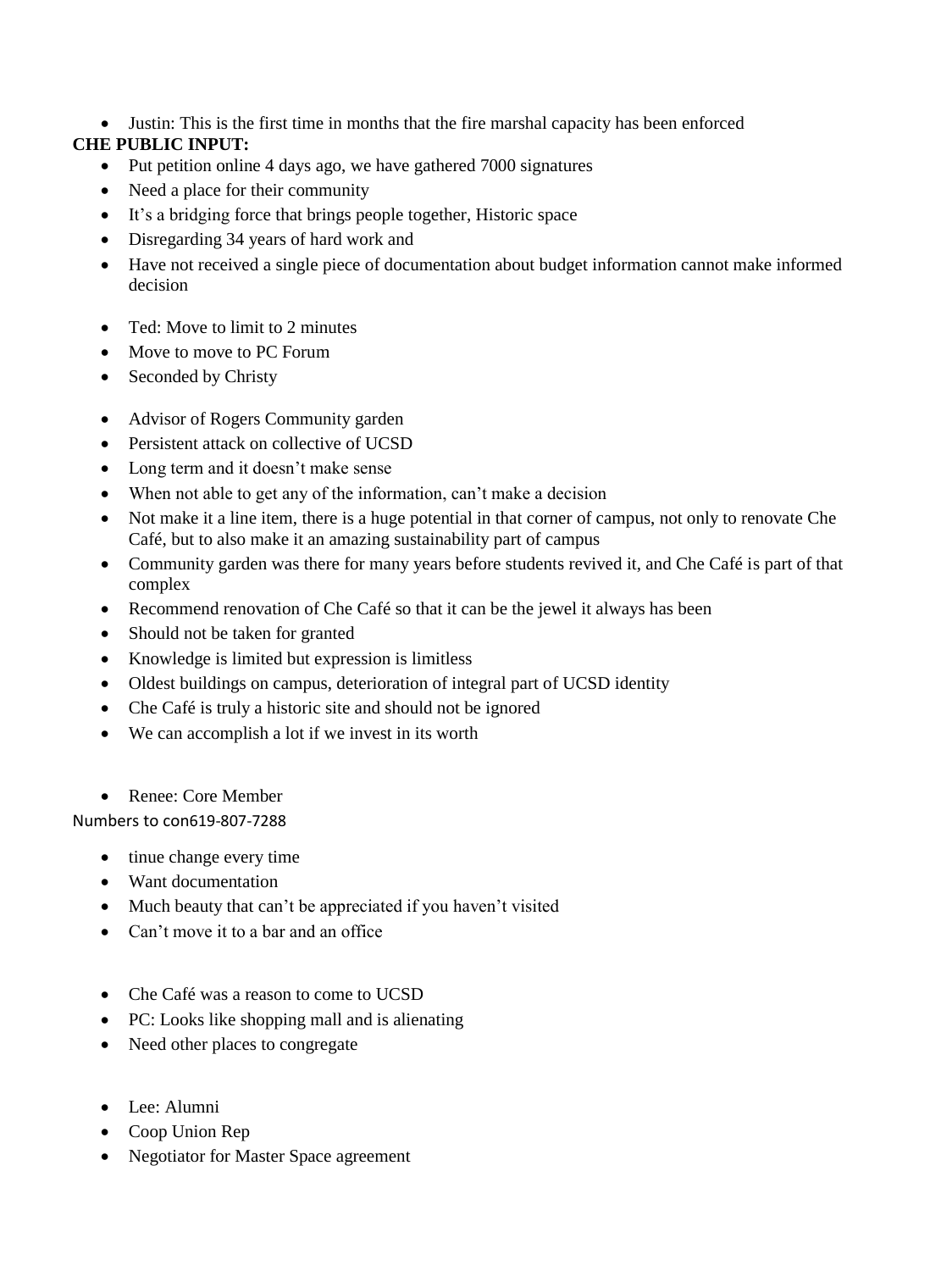- Most important space on campus
- Married at Che Café
- Numbers and facts and information that has been presented to you are wrong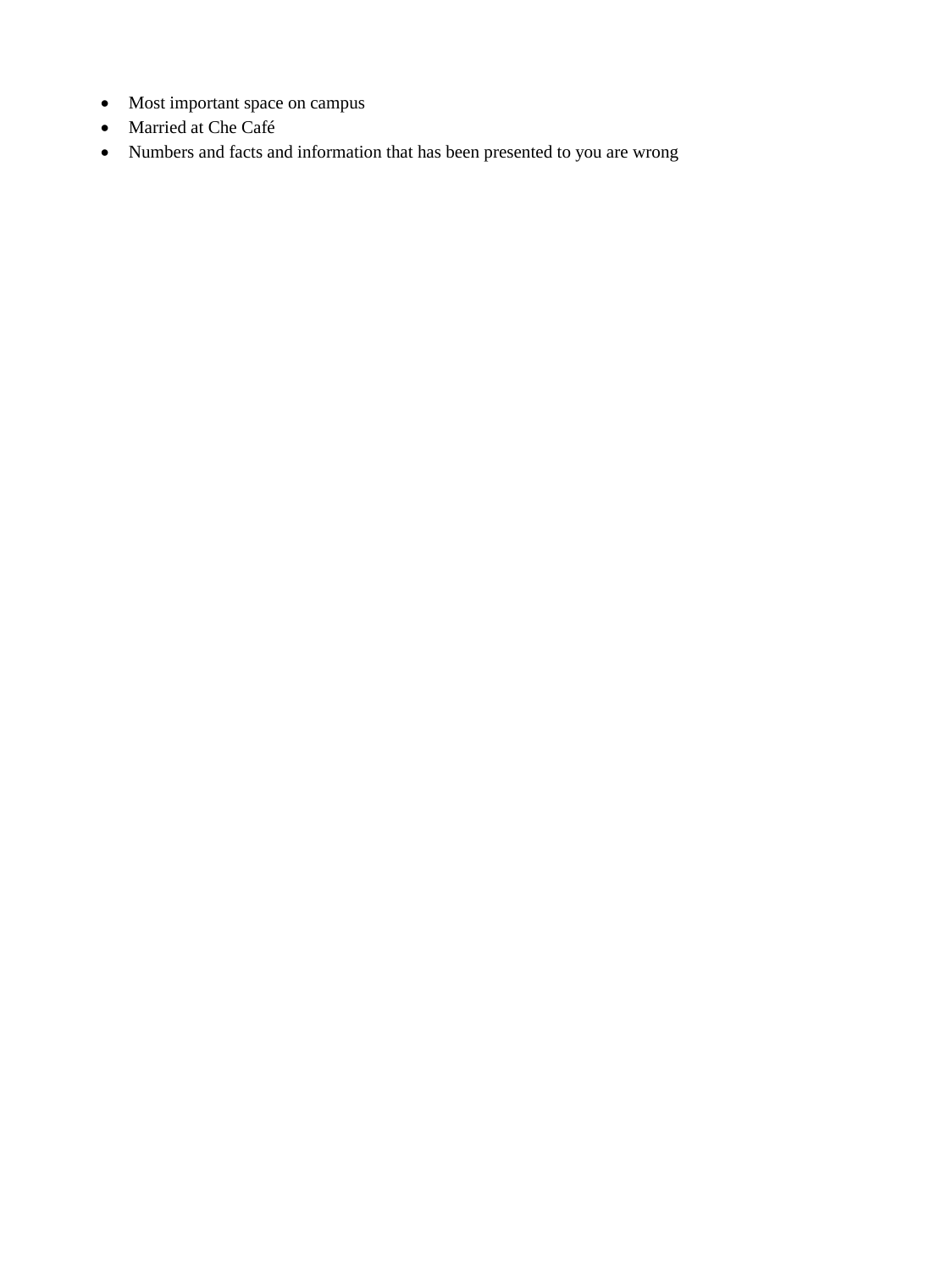- Not consistent with their own numbers
- Was originally part of Camp Matthews military space, was first dining hall then became Che Café
- Not a reasonable comparison, purposes are different
- Art program which has cost no money
- Has had an enormous impact on American culture
- Future of our culture to maintain spaces like Che Café
- Sober space of having fun without having to chemical substances
- Elyssa: Move to extend time by 25 minutes
- Seconded by Ellen
- Ted: Objection
- Board has business to conduct today
- Ellen: Motion to table decision until next week
- Elyssa: Seconded
- Dan: Objection
- Ellen: If we table, we can limit public input next week
- Louie: Same and bring content back to college councils
- Yahya: There are a lot of discrepancies in what we have been told. Can't make informed decision right now
- Dan: We are going to keep pushing back until summer and then we will have problems next year with budget and other business
- Yahya: We should not rush to make a decision because it affects a lot of people
- Ellen: Call the question
- Yes (Ready to vote) -15
- No (not ready)-0
- Abstain-0
- Vote: whether or not to table motion to next meeting
- $\bullet$  Yes (table)-12
- No (not to table)-2
- Abstain-1
- Elyssa: Motion to extend public input by 17 minutes
- Seconded by Ellen
- Motion to call for special meeting
- Seconded by Elyssa
- Kevin Aguilar: Masters in Latin Studies
- Major reasons to stay here over Cornell is Che Café
- Kept coming to Che Café here for 10 years
- Cheap to come unlike other music venues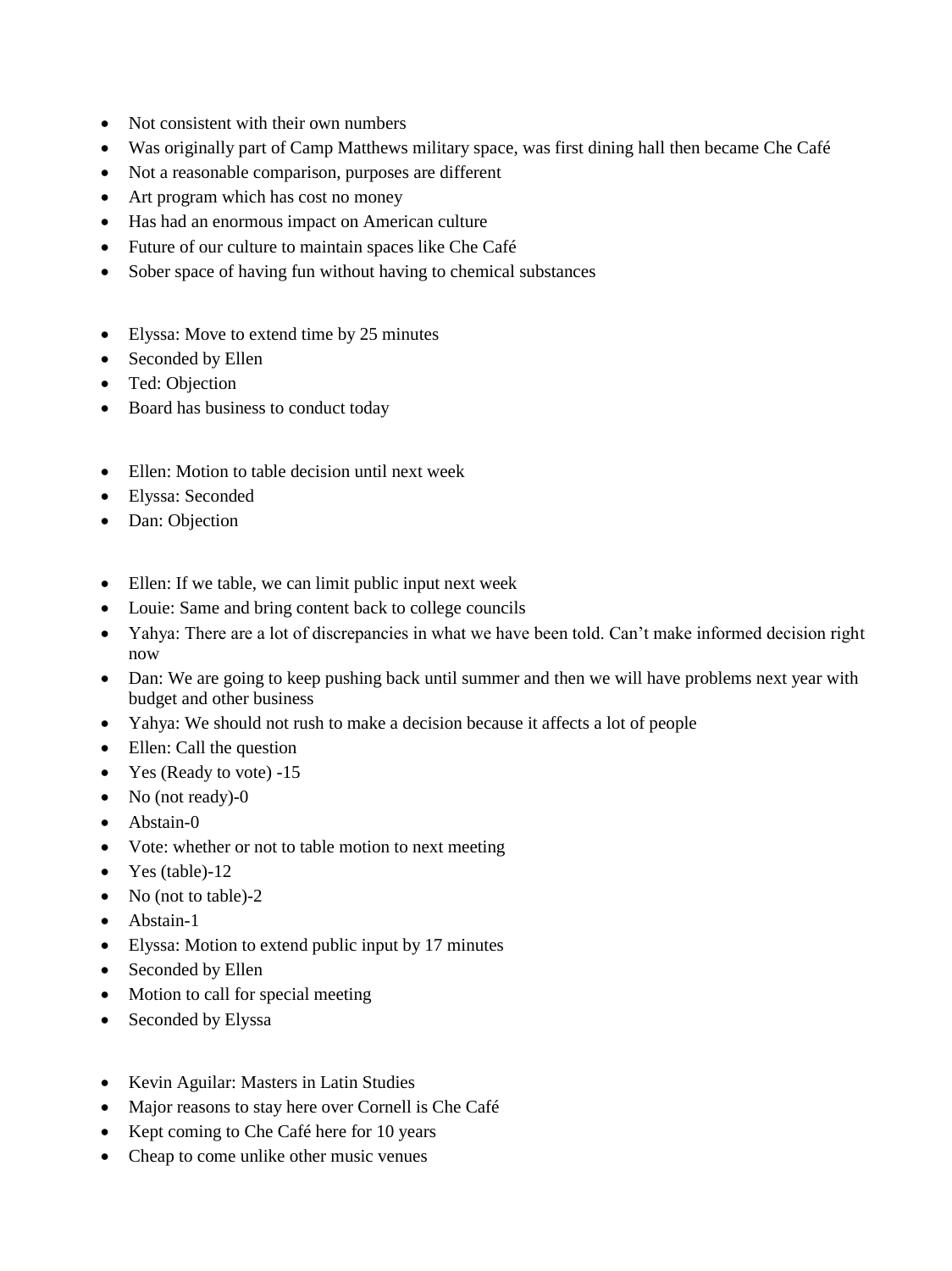If we take away a space that has been here for so long, we are doing a disservice to university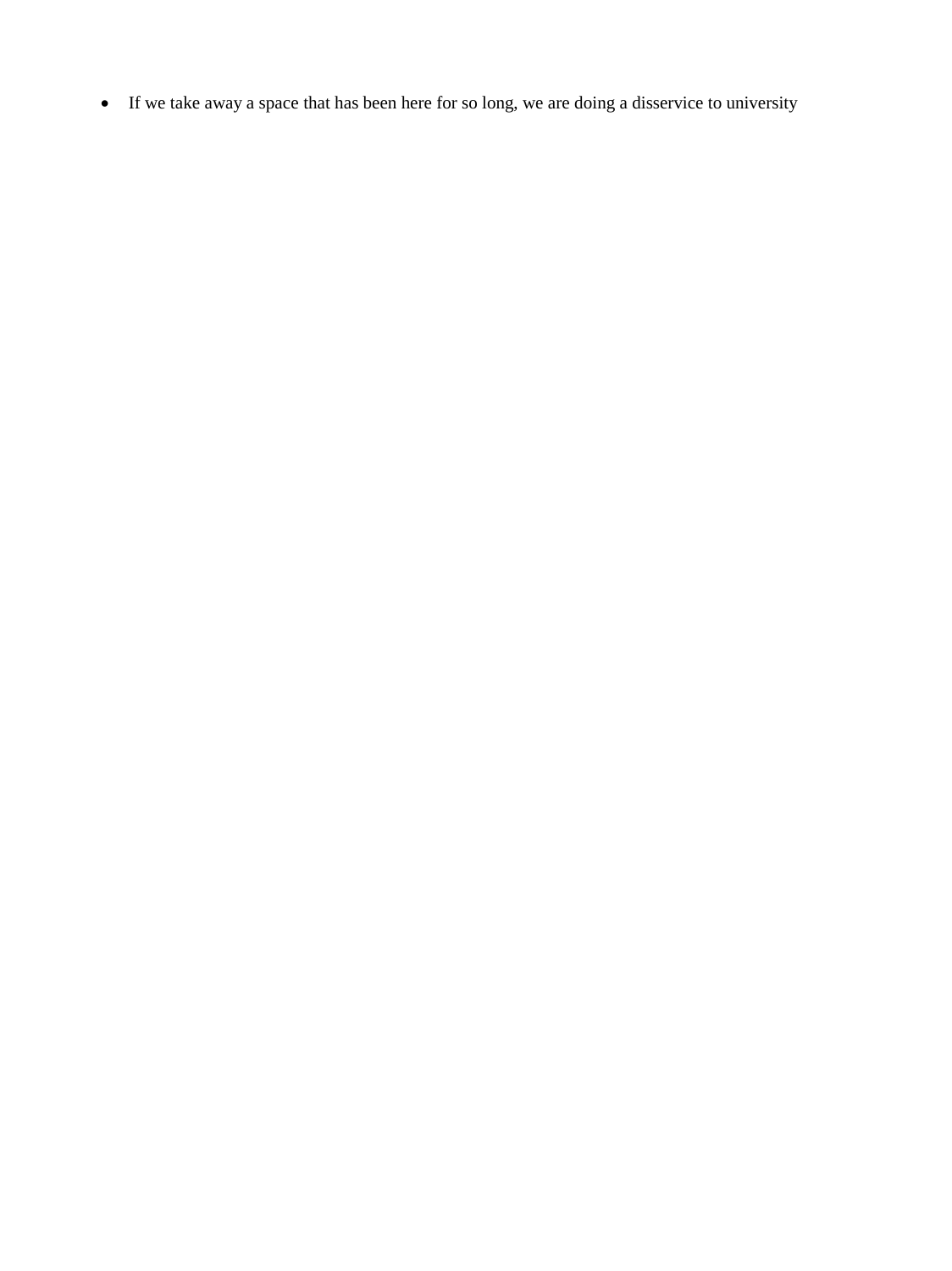- Maria (Ethnic Studies PhD)
- Che Café stood out and wanted to check out space
- Building community
- Known for bringing people from all over San Diego which is community
- Difficult to meet people outside of campus, Che Café is a good way to bring people to campus
- Andrea M Carter (attorney)
- Asking for simple documents
- Given budgets that had discrepancies in them, and a lot of these questions weren't answered
- Certain plans going on that these designs have already been made
- Odd that there are already plans being made without voting on the fate of the facility yet
- Che is different from other facilities because all coops are under master space agreement, and in essence it's a lease
- Have obligations to make these repairs, are under existing obligations to repair
- These expenditures make us think why are we the ones to be chosen?
- Survey which was done by Facilities department, sent to 8000
- Only 1500 filled out
- Put up petition on Sunday and already received over 7000 signatures
- Decision based on support of survey whether community on campus supports Che Café
- Survey mentions that Che Facility and its options rank in priority, could be because they never visited it
- Should not be on chopping block based on 1000 people answering a survey
- Still an important cultural diversity
- As an institution that respect different lifestyles and political beliefs and cultures
- Budget: 10 million dollar budget
- No cuts are easy but its hard to believe that for a couple years you have run on deficit
- $\bullet$  Budget gone up by 1.18%
- Spent on maintenance of facilities
- Over 2 million dollars spent on computer and furnishings
- 800,000 or 400,000 we don't know only estimates
- Can't give breakdowns
- Could have spent money last year and this year
- Issues as to whether repairs are even really necessary or critical
- Sprinkler system was highly recommended, not mandatory
- Lots of little things that could add up to what we need for the repairs
- More concerning issues but I don't know why Che Café has been put on chopping block
- What it means to students in the community
- Loft and Gameroom operates at a loss, Che café doesn't operate at loss
- Jehoan: Motion to receive minutes by Friday
- Seconded by Yahya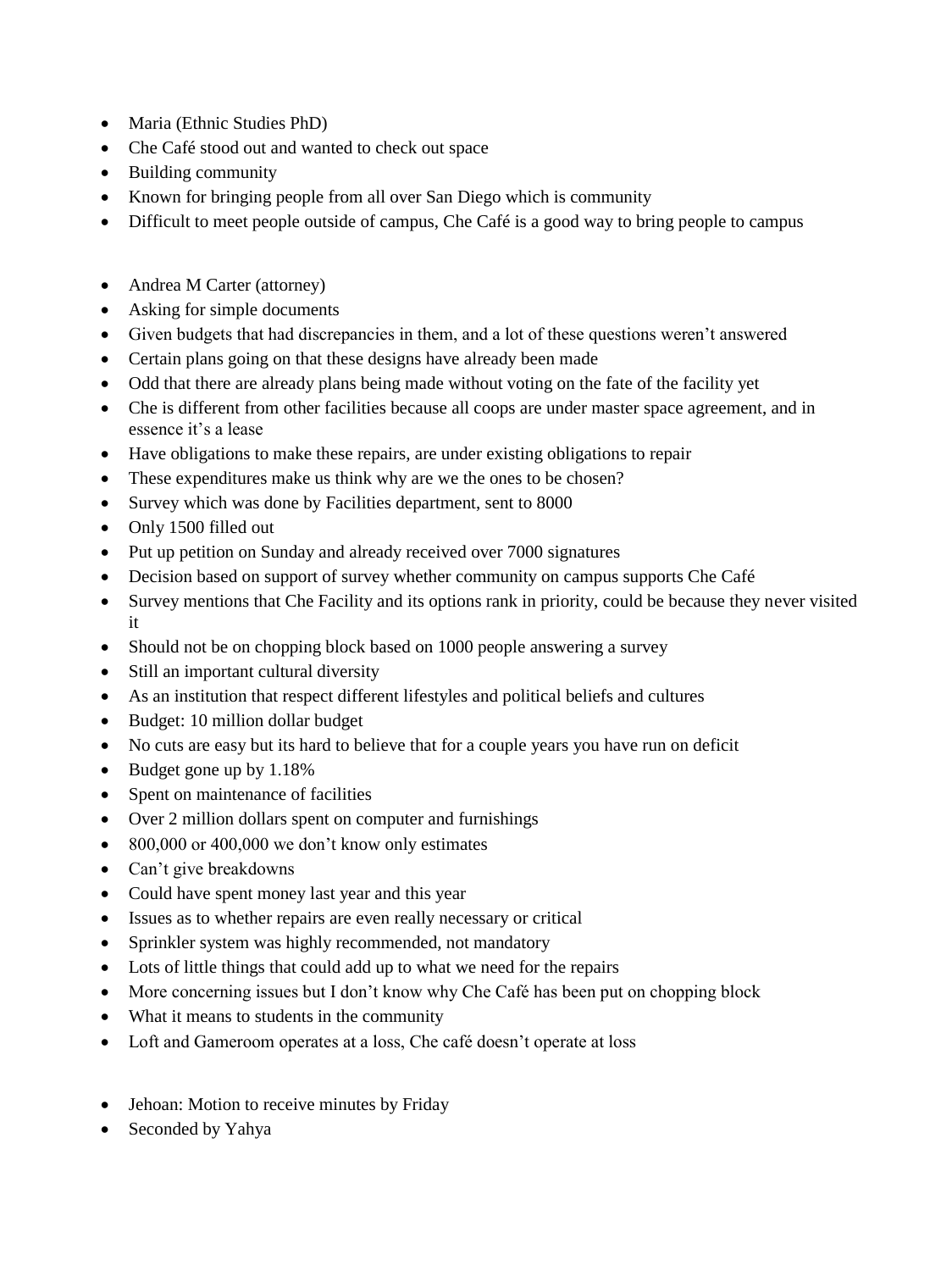- Motion to adjourn
- Seconded by Daniel